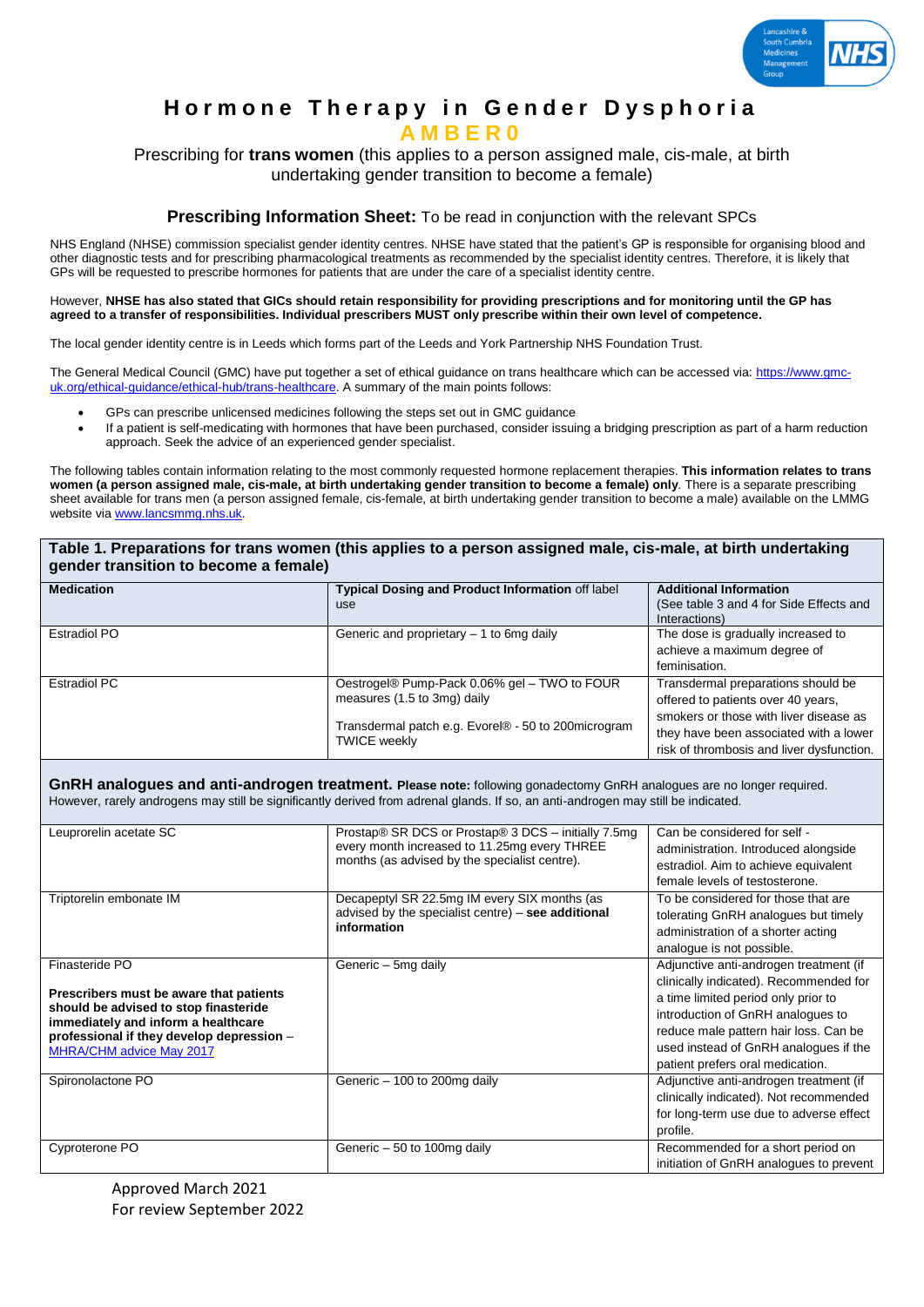|                                                                                                                                      |  | a testosterone surge. |
|--------------------------------------------------------------------------------------------------------------------------------------|--|-----------------------|
|                                                                                                                                      |  |                       |
| Table 2. Suggested dose adjustment of estradiol therapy. Seek advice from the patient's original gender identity clinic if unable to |  |                       |

achieve levels in the therapeutic range.

**Dose titration of estradiol oral preparations:** if the estradiol level (taken 24hours after the last oral dose) is <300pmol/L increase the dose by 1mg. If the estradiol level is >600pmol/L decrease the dose by 1mg. In both cases recheck levels in 12-weeks.

**Dose titration of estradiol gel preparations: Oestrogel® Pump-Pack 0.06% gel:** if the estradiol level (taken 4 – 6 hours after application) is <300pmol/L increase the dose by ONE measure (0.75mg). If the estradiol level is >600pmol/L decrease the dose by ONE measure (0.75mg). In both cases recheck levels in 12-weeks.

**Dose titration of estradiol patches:** if the estradiol level (taken 48hours after patch application – do not remove the patch) is <300pmol/L increase the dose by 50microgams (to be administered TWICE weekly. If the estradiol level is >600pmol/L decrease the dose by 50microgram (to be administered TWICE weekly). In both cases recheck levels after 12-weeks.

## **Table 3. Monitoring and review requirements**

**The following tests or measurements should be monitored in primary care every SIX months for THREE years after starting hormone therapy and continued ONCE yearly thereafter.** 

| <b>Test or Measurement</b>  | Recommended action if the result is outside of the normal range                                                                                       |
|-----------------------------|-------------------------------------------------------------------------------------------------------------------------------------------------------|
| <b>Body Mass Index</b>      | Manage according to local guidelines if BMI increases to over 30 – only necessary in this<br>context if the patient is considering surgery.           |
| <b>Blood pressure</b>       | Manage according to local quidelines if BP greater than 140/90mmHg.                                                                                   |
| Urea and electrolytes       | If out-of-range, seek further advice from the patient's original gender identity clinic.                                                              |
| <b>Liver function tests</b> | If elevated, refer to gastroenterology – seek further advice from the patient's original gender<br>identity clinic.                                   |
| HbA1c                       | If elevated, manage according to local guidelines.                                                                                                    |
| Lipid profile               | If elevated, manage according to local guidelines.                                                                                                    |
| <b>TSH</b>                  | If elevated, refer to endocrinology.                                                                                                                  |
| Serum testosterone          | Target <1.8nmol/L: Seek advice from the patient's original gender identity clinic if elevated.                                                        |
| Serum estradiol             | Target range 300 to 600pmol/L; Seek advice from the patient's original gender identity clinic<br>if unable to achieve level in the therapeutic range. |
| Serum prolactin             | Target range < 400mU/L; Seek advice from the patient's original gender identity clinic if<br>elevated.                                                |

## **Table 4. Summary of medication side effects** Please refer to the individual medications [SPC](https://www.medicines.org.uk/emc/) for more details

#### **Estradiol**

| Leuprorelin |  |
|-------------|--|
|-------------|--|

| Likely increased risk                                                                                                                         | Common or very common                                                                                                                                                                                                                                                                                                                                                        |
|-----------------------------------------------------------------------------------------------------------------------------------------------|------------------------------------------------------------------------------------------------------------------------------------------------------------------------------------------------------------------------------------------------------------------------------------------------------------------------------------------------------------------------------|
| Venous thromboembolic disease*<br>Gallstones<br>Elevated liver enzymes<br>Weight gain<br>Hypertriglyceridemia                                 | Appetite decreased; arthralgia; bone pain; breast<br>abnormalities; depression; dizziness; fatigue; gynaecomastia; headache;<br>hepatic disorders; hot flush; hyperhidrosis; injection site<br>necrosis; insomnia; mood altered; muscle<br>weakness; nausea; paraesthesia; peripheral oedema; sexual<br>dysfunction; testicular atrophy; vulvovaginal dryness; weight change |
| Likely increased risk with presence of additional CVS<br>risk factors (including age)                                                         |                                                                                                                                                                                                                                                                                                                                                                              |
| Cardiovascular disease                                                                                                                        | Uncommon<br>Alopecia; diarrhoea; fever; myalgia; palpitations; visual                                                                                                                                                                                                                                                                                                        |
| Possible increased risk with presence of additional<br>risk factors (including age)                                                           | impairment; vomiting<br>Rare or very rare                                                                                                                                                                                                                                                                                                                                    |
| Type 2 diabetes*                                                                                                                              | Haemorrhage                                                                                                                                                                                                                                                                                                                                                                  |
| No increased risk or inconclusive<br><b>Breast Cancer</b>                                                                                     | <b>Frequency not known</b>                                                                                                                                                                                                                                                                                                                                                   |
| <b>Cyproterone</b>                                                                                                                            | Anaemia; glucose tolerance<br>impaired; hypertension; hypotension; leucopenia; paralysis; pulmonary<br>embolism; QT interval prolongation; seizure; spinal                                                                                                                                                                                                                   |
| Common or very common                                                                                                                         | fracture; thrombocytopenia; urinary tract obstruction                                                                                                                                                                                                                                                                                                                        |
| Depressed mood; dyspnoea; fatigue; gynaecomastia; hepatic<br>disorders; hot flush; hyperhidrosis; nipple<br>pain; restlessness; weight change | Finasteride<br>Common or very common                                                                                                                                                                                                                                                                                                                                         |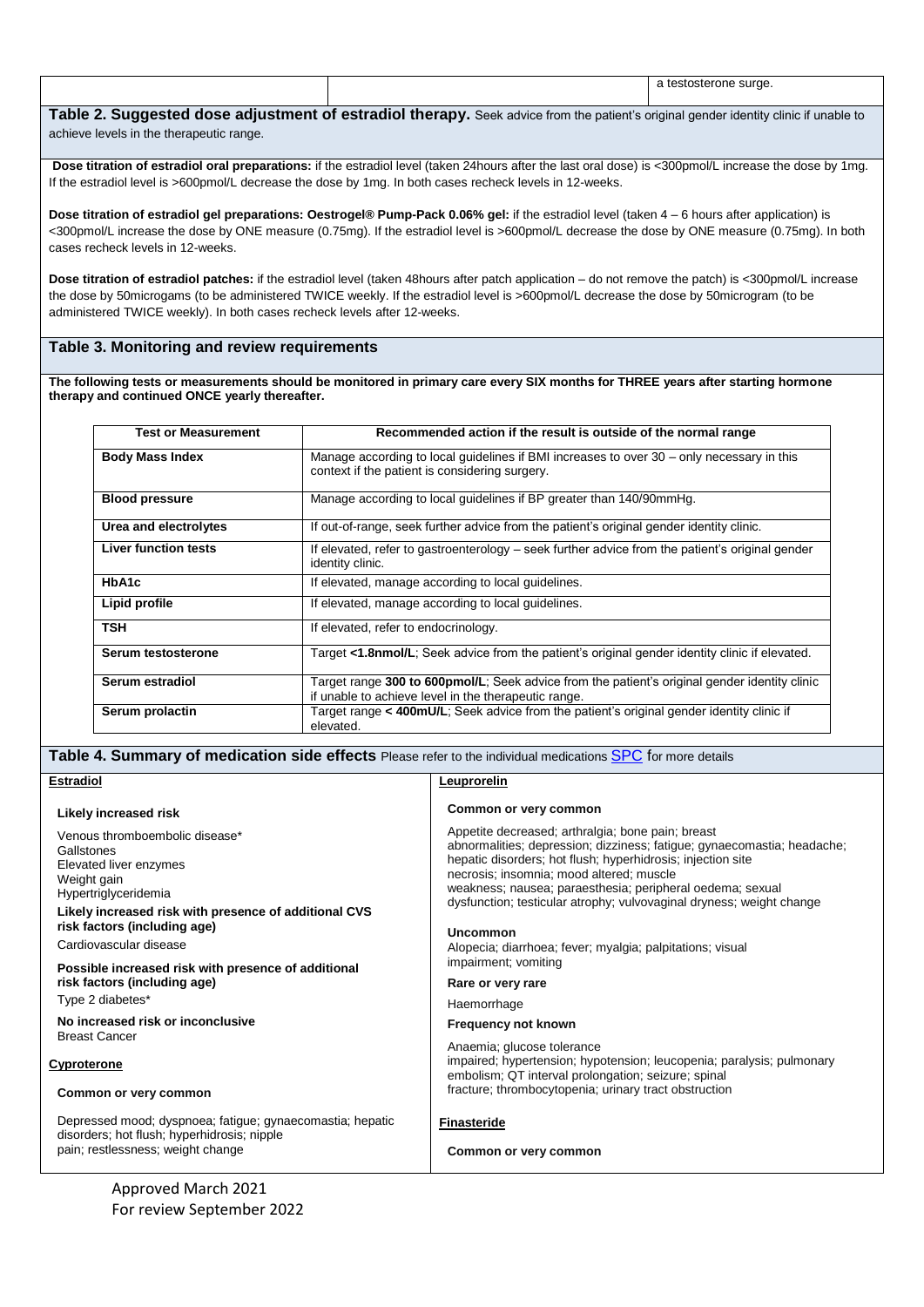## **Uncommon**

Skin reactions

**Rare or very rare**

Galactorrhoea; neoplasms

#### **Frequency not known**

Adrenocortical suppression; anaemia; azoospermia; hair changes; hypotrichosis; osteoporosis; sebaceous gland underactivity (may clear acne); thromboembolism

### **PLEASE NOTE:**

Direct hepatic toxicity including jaundice, hepatitis and hepatic failure have been reported with cyproterone (fatalities reported, usually after several months, at dosages of 100 mg and above). If hepatotoxicity is confirmed, cyproterone should normally be withdrawn unless the hepatotoxicity can be explained by another cause such as metastatic disease (in which case cyproterone should be continued only if the perceived benefit exceeds the risk).

## Sexual dysfunction

#### **Uncommon**

Breast abnormalities; skin reactions

#### **Frequency not known**

Angioedema; depression; infertility male; palpitations; testicular pain

### **Spironolactone**

#### **Frequency not known**

Acidosis hyperchloraemic; acute kidney injury; agranulocytosis; alopecia; breast neoplasm benign; breast pain; confusion; dizziness; electrolyte imbalance; gastrointestinal disorder; gynaecomastia; hepatic function abnormal; hyperkalaemia (discontinue); hypertrichosis; leg cramps; leucopenia; libido disorder; malaise; menstrual disorder; nausea; severe cutaneous adverse reactions (SCARs); skin reactions; thrombocytopenia

## **Triptorelin**

#### **Common or very common**

Anxiety; asthenia; depression; diabetes mellitus; dizziness; dry mouth; embolism; gastrointestinal discomfort; gynaecomastia; haemorrhage; headache; hot flush; hyperhidrosis; hypersensitivity; hypertension; joint disorders; menstrual cycle irregularities; mood altered; muscle complaints; nausea; oedema; ovarian and fallopian tube disorders; pain; painful sexual intercourse; pelvic pain; sexual dysfunction; skin reactions; sleep disorders; weight changes

#### **Uncommon**

Alopecia; appetite abnormal; asthma exacerbated; chills; confusion; constipation; diarrhoea; drowsiness; dyspnoea; flatulence; gout; muscle weakness; taste altered; testicular disorders; tinnitus; vertigo; vision disorders; vomiting

#### **Rare or very rare**

Abnormal sensation in eye; chest pain; difficulty standing; fever; hypotension; influenza like illness; musculoskeletal stiffness; nasopharyngitis; orthopnoea; osteoarthritis; QT interval prolongation

#### **Frequency not known**

Angioedema; malaise

**Table 5. Interactions** Please refer to the individual medications [SPC](https://www.medicines.org.uk/emc/) for more details

## **Estradiol**

There is an increased (interaction classed as severe by the BNF) risk of venous thromboembolism (VTE) if hormone replacement therapy is given with the following: lenalidomide, pomalidomide and thalidomide.

## **Leuprorelin and triptorelin**

The concomitant use of leuprorelin or triptorelin with medicinal products known to prolong the QT interval or medicinal products able to induce Torsade de pointes such as class IA (e.g. quinidine, disopyramide) or class III (e.g. amiodarone, sotalol, dofetilide, ibutilide) antiarrhythmic medicinal products, methadone, moxifloxacin, antipsychotics, etc. should be carefully evaluated.

## **Finasteride**

St John's wort moderately reduces the exposure to finasteride; it is possible that finasteride may be less effective if co-administered with St John's wort.

Approved March 2021 For review September 2022